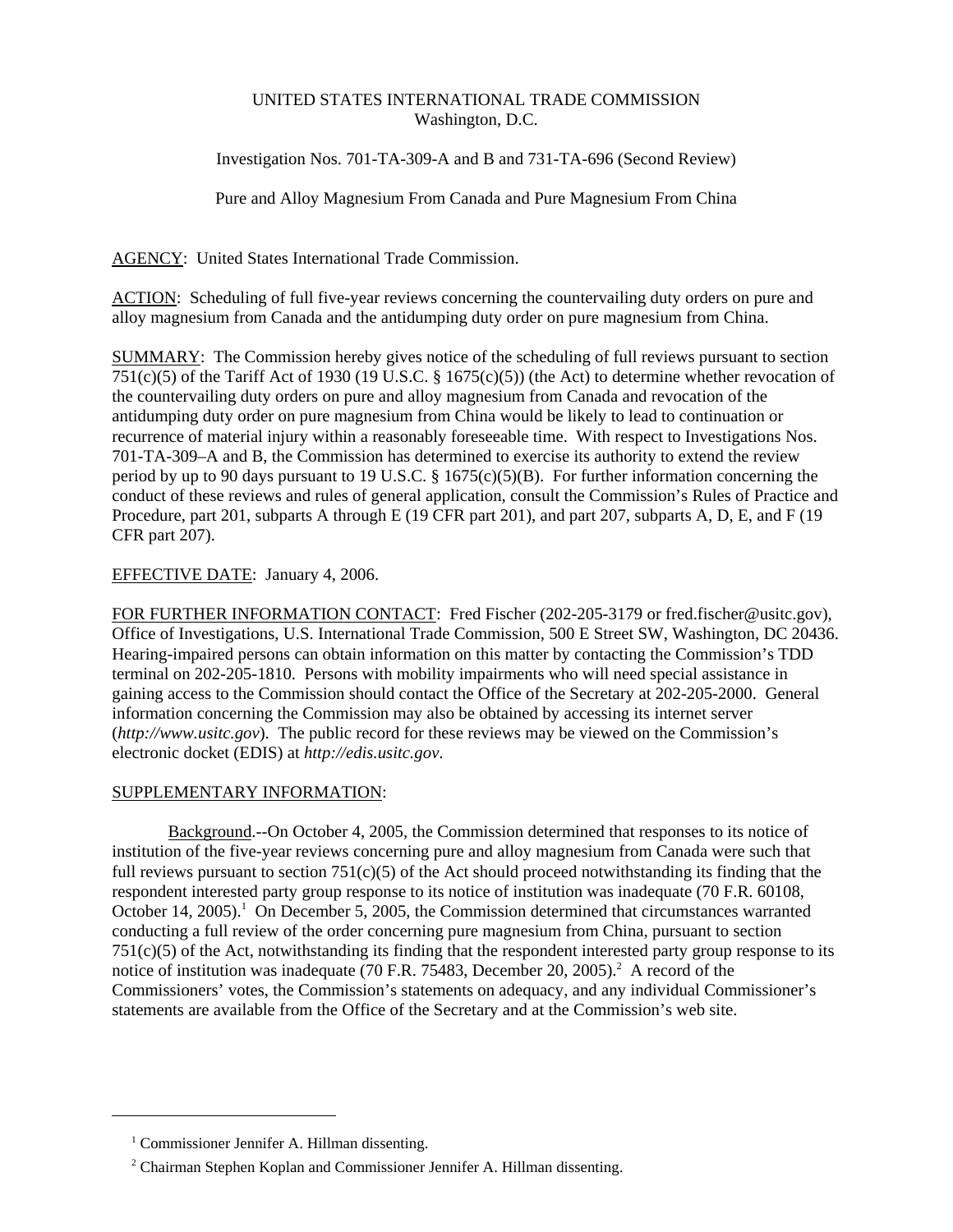Participation in the reviews and public service lists.--Persons, including industrial users of the subject merchandise and, if the merchandise is sold at the retail level, representative consumer organizations, wishing to participate in these reviews as parties must file an entry of appearance with the Secretary to the Commission, as provided in section 201.11 of the Commission's rules, by 45 days after publication of this notice. A party that filed a notice of appearance following publication of the Commission's notices of institution of the reviews need not file an additional notice of appearance. The Secretary will maintain public service lists containing the names and addresses of all persons, or their representatives, who are parties to the reviews.

Limited disclosure of business proprietary information (BPI) under an administrative protective order (APO) and BPI service list.--Pursuant to section 207.7(a) of the Commission's rules, the Secretary will make BPI gathered in these reviews available to authorized applicants under the APO issued in the reviews, provided that the application is made by 45 days after publication of this notice. Authorized applicants must represent interested parties, as defined by 19 U.S.C. § 1677(9), who are parties to the reviews. A party granted access to BPI following publication of the Commission's notices of institution of the reviews need not reapply for such access. Separate service lists will be maintained by the Secretary for those parties authorized to receive BPI under the APO.

Staff report.--The prehearing staff report in the reviews will be placed in the nonpublic record on March 31, 2006, and a public version will be issued thereafter, pursuant to section 207.64 of the Commission's rules.

Hearing.--The Commission will hold a hearing in connection with the reviews beginning at 9:30 a.m. on April 25, 2006, at the U.S. International Trade Commission Building. Requests to appear at the hearing should be filed in writing with the Secretary to the Commission on or before April 18, 2006. A nonparty who has testimony that may aid the Commission's deliberations may request permission to present a short statement at the hearing. All parties and nonparties desiring to appear at the hearing and make oral presentations should attend a prehearing conference to be held (if necessary) at 9:30 a.m. on April 20, 2006, at the U.S. International Trade Commission Building. Oral testimony and written materials to be submitted at the public hearing are governed by sections 201.6(b)(2), 201.13(f), 207.24, and 207.66 of the Commission's rules. Parties must submit any request to present a portion of their hearing testimony in camera no later than 7 business days prior to the date of the hearing.

Written submissions.--Each party to the reviews may submit a prehearing brief to the Commission. Prehearing briefs must conform with the provisions of section 207.65 of the Commission's rules; the deadline for filing is April 11, 2006. Parties may also file written testimony in connection with their presentation at the hearing, as provided in section 207.24 of the Commission's rules, and posthearing briefs, which must conform with the provisions of section 207.67 of the Commission's rules. The deadline for filing posthearing briefs is May 4, 2006; witness testimony must be filed no later than three days before the hearing. In addition, any person who has not entered an appearance as a party to the reviews may submit a written statement of information pertinent to the subject of the reviews on or before May 4, 2006. On May 26, 2006, the Commission will make available to parties all information on which they have not had an opportunity to comment. Parties may submit final comments on this information on or before May 31, 2006, but such final comments must not contain new factual information and must otherwise comply with section 207.68 of the Commission's rules. All written submissions must conform with the provisions of section 201.8 of the Commission's rules; any submissions that contain BPI must also conform with the requirements of sections 201.6, 207.3, and 207.7 of the Commission's rules. The Commission's rules do not authorize filing of submissions with the Secretary by facsimile or electronic means, except to the extent permitted by section 201.8 of the Commission's rules, as amended, 67 Fed. Reg. 68036 (November 8, 2002). Even where electronic filing of a document is permitted, certain documents must also be filed in paper form, as specified in II (C) of the Commission's Handbook on Electronic Filing Procedures, 67 Fed. Reg. 68168, 68173 (November 8, 2002).